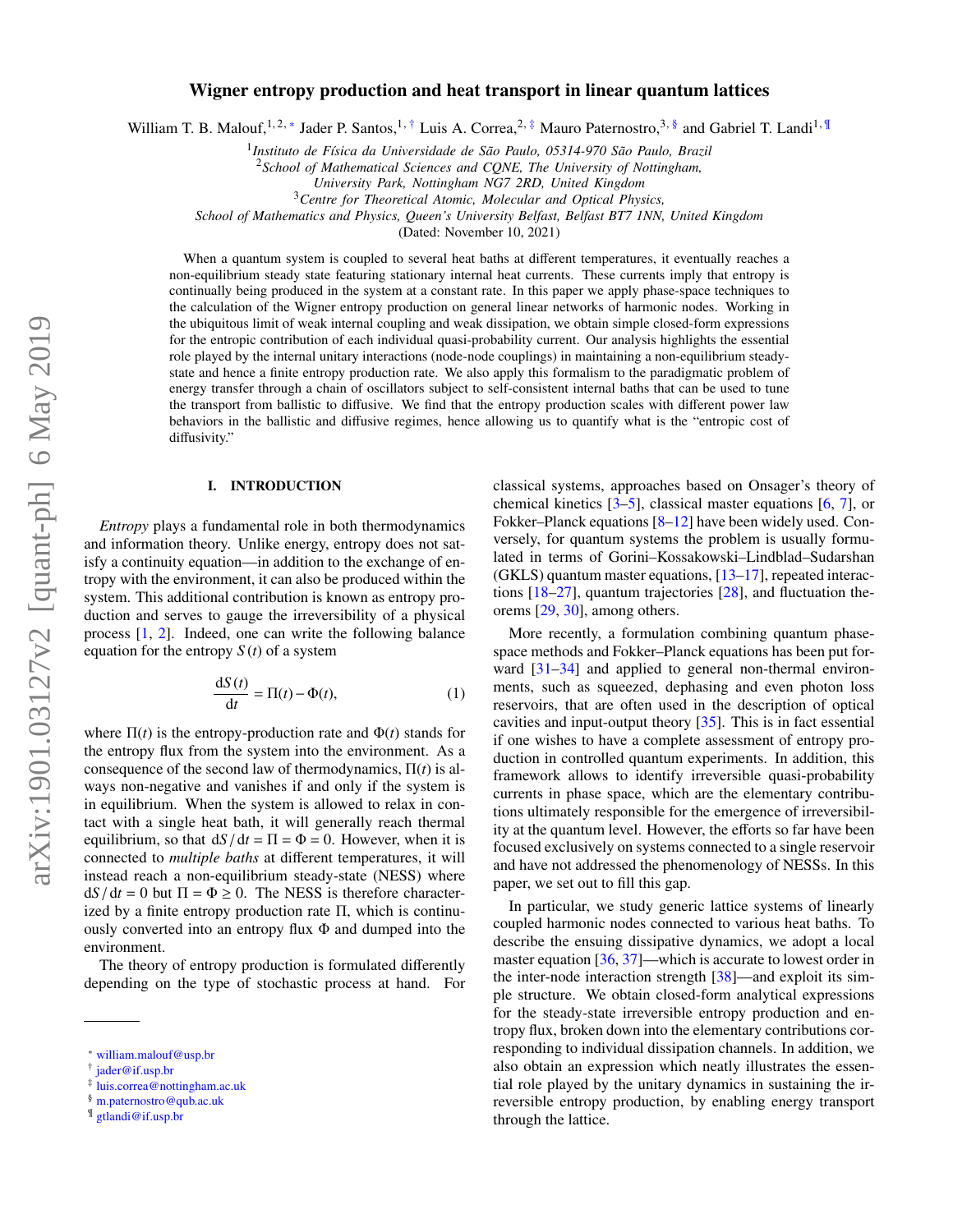As an application, we study diffusive heat transport through a harmonic chain connected to two reservoirs at each end [\[39–](#page-9-10) [43\]](#page-9-11). In addition, in order to switch between ballistic and diffusive behavior, we introduce auxiliary self-consistent reservoirs [\[44\]](#page-9-12). That is, additional baths that inject noise in the chain without affecting the energy transport, but nonetheless causing decoherence. As is well known, this mechanism turns an *a priori* ballistic transport, typical of harmonic lattices, into a diffusive one [\[44](#page-9-12)[–48\]](#page-9-13). Self-consistent baths lead to a NESS current similar to that of dephasing baths, as studied for instance in [\[39](#page-9-10)[–41,](#page-9-14) [49\]](#page-9-15). However, they have the advantage that they lead to a Gaussian NESS (which is not the case for dephasing). Using our results, we are then able to split the total entropy production rate into a contribution stemming from the physical reservoirs at the boundaries and a second one, solely due to the self-consistent baths. We observe that each contribution scales polynomially with a distinct exponent. This then allows us to unambiguously associate the later with the *entropic cost* of maintaining a diffusive profile in the NESS.

This paper is structured as follows: We begin by describing our weakly interacting harmonic lattice systems and the phase-space representation of the underlying (local) master equation in Sec. [II.](#page-1-0) We then introduce the central object of our analysis—the Wigner entropy production—and carry out its explicit calculation and discuss the rich physics underlying its neat decomposition into elementary contributions (cf. Sec. [III\)](#page-2-0). Finally, Sec. [IV](#page-3-0) discusses the application to estimating the entropic cost of diffusivity. Conclusions are summarized in Sec. [V](#page-6-0) and, in order to make this paper self-contained, we also include a series of Appendices [\(A](#page-6-1)[–E\)](#page-8-11) providing further details on the calculations outlined in Sec. [IV.](#page-3-0)

### <span id="page-1-0"></span>II. QUANTUM PHASE-SPACE METHODS

### A. The model and the quantum master equation

We consider here a linear network of *L* harmonic oscillators with Hamiltonian  $H = H_0 + H_{int}$ , where the local part is simply  $H_0 \coloneqq \sum_{k=1}^L H_{kk} a_k^{\dagger}$  $\int_{k}^{\dagger} a_{k}$  and  $H_{int} = \sum_{k \neq \ell} H_{k,\ell} a_{k}^{\dagger}$  $\int_{k}^{\infty} a_{\ell}$  stands for the (linear) inter-node couplings. Here,  $a_i$  denotes the bosonic annihilation operator of the *i*-th mode and, in what follows,  $\hbar$  =  $k_B$  = 1. Otherwise, we impose *no restrictions* on the structure of the network, shaped by the non-zero off-diagonal matrix elements  $H_{\ell,k} = H_{k,\ell}^*$  ( $H_{kk} = \omega_k$ ).<br>If we let each mode interact weak

If we let each mode interact *weakly* with a local heat bath, the resulting dissipative dynamics can generally be described by a Gorini, Kossakowski, Lindblad and Sudarshan (GKLS) quantum master equation of the form [\[17\]](#page-8-9)

<span id="page-1-2"></span>
$$
\frac{d\boldsymbol{\rho}}{dt} = \mathcal{U}(\boldsymbol{\rho}) + \sum_{k=1}^{L} \mathcal{L}_k(\boldsymbol{\rho}) + \mathcal{O}(\gamma^2).
$$
 (2)

Here,  $\mathcal{U}(\rho) := -i[H,\rho]$  and  $\mathcal{L}_k$  stands for a dissipation superoperator in the standard GKLS form [\[13,](#page-8-8) [14\]](#page-8-12). Moreover,  $\gamma := \max\{\gamma_1, \cdots, \gamma_L\}$  equals the largest of the node–bath coupling strengths  $\gamma_k$ , i.e., it carries the order of magnitude of the dissipative interactions. Individually, each super-operator  $\mathscr{L}_k$ 

is  $\mathcal{O}(\gamma_k)$ . In general, any of the "dissipators"  $\mathcal{L}_k$  can act *globally* on all nodes of the network. One may, however, make the additional assumption of weak internal coupling between the nodes, which leads to the *local* GKLS quantum master equation [\[38\]](#page-9-9)

<span id="page-1-3"></span><span id="page-1-1"></span>
$$
\frac{\mathrm{d}\boldsymbol{\rho}}{\mathrm{d}t} = -i[\boldsymbol{H},\boldsymbol{\rho}] + \sum_{k=1}^{L} \mathscr{D}_k(\boldsymbol{\rho}) + \mathcal{O}(\lambda \gamma). \tag{3}
$$

where the local dissipators are given by

$$
\mathscr{D}_k(\boldsymbol{\rho}) = \gamma_k(n_k+1) \left( \boldsymbol{a}_k \boldsymbol{\rho} \boldsymbol{a}_k^\dagger - \frac{1}{2} \{ \boldsymbol{a}_k^\dagger \boldsymbol{a}_k, \boldsymbol{\rho} \}_+ \right) + \gamma_k n_k \left( \boldsymbol{a}_k^\dagger \boldsymbol{\rho} \boldsymbol{a}_k - \frac{1}{2} \{ \boldsymbol{a}_k \boldsymbol{a}_k^\dagger, \boldsymbol{\rho} \}_+ \right), \quad (4)
$$

with  $n_k := (e^{\omega_k/T_k} - 1)^{-1}$  being the Bose–Einstein thermal occupation of at temperature  $T_k$  and frequency  $\omega_k$ , and where  $\{\cdot,\cdot\}_+$  stands for anti-commutator.

Care must be taken when using Eq. [\(3\)](#page-1-1) to describe a multipartite open quantum system, since it is well known that going beyond its range of validity might lead to thermodynamic inconsistencies [\[37,](#page-9-8) [38,](#page-9-9) [50\]](#page-9-16). The parameter range in which the many approximations underlying *both* global and local master equations are satisfied have been critically (and extensively) discussed in the literature [\[36,](#page-9-7) [43,](#page-9-11) [51](#page-9-17)[–59\]](#page-9-18). Interestingly, local master equations also arise naturally when considering certain repeated-interaction models [\[24,](#page-8-13) [43,](#page-9-11) [59\]](#page-9-18). This picture enables a thermodynamically consistent bookkeeping of *all* energy exchanges occurring in dissipative processes *exactly* described by Eq. [\(3\)](#page-1-1) [\[25,](#page-8-14) [27\]](#page-9-0). In this paper, we remain on the safe side by working well within the range of applicability of Eq. [\(3\)](#page-1-1), understood as a mere perturbative expansion of Eq. [\(2\)](#page-1-2) to lowest order in the internal couplings.

#### B. The Fokker–Planck equation

We now move from Hilbert space to the quantum phase space. Introducing the displacement operator  $\mathbf{D}(\bar{\beta}) :=$ <br>  $\exp\left(\sum_{k=1}^{L} \beta_k \mathbf{a}_k^{\dagger} - \beta_k^* \mathbf{a}_k\right)$ , the Wigner function of our *L*-mode<br>
Gaussian state **o** can be written as [35]  $k = \beta_k^* a_k$ , the Wigner function of our *L*-mode Gaussian state  $\rho$  can be written as [\[35\]](#page-9-6)

<span id="page-1-4"></span>
$$
W(\bar{\alpha}) := \frac{1}{\pi^{2L}} \int d\bar{\beta} \ e^{-\sum_{k} (\beta_{k} \alpha_{k}^{*} - \beta_{k}^{*} \alpha_{k})} \operatorname{tr} \left\{ \rho \mathbf{D}(\bar{\beta}) \right\},\tag{5}
$$

where  $\bar{\alpha}$  and  $\bar{\beta}$  are 2*L*-dimensional complex vectors containing phase-space variables, i.e.,  $\bar{\alpha} := (\alpha_1, \alpha_1^*, \dots, \alpha_L, \alpha_L^*)^T$ . The rea-<br>son for choosing the Wigner representation lies in the Gausson for choosing the Wigner representation lies in the Gaussianity of  $\rho$ , which brings at least three advantages. First, it is always strictly positive, which allows us to identify the Wigner function as a quasi-probability distribution. The second, it will depend only on the first and second order moments, which greatly simplifies the analysis (cf. Appendix [A](#page-6-1) for details). Finally, the corresponding Wigner entropy, to be introduced below, can be related to the Rényi-2 entropy and also satisfies the strong subadditivity inequality  $[60]$ , hence giving it a more physical appeal.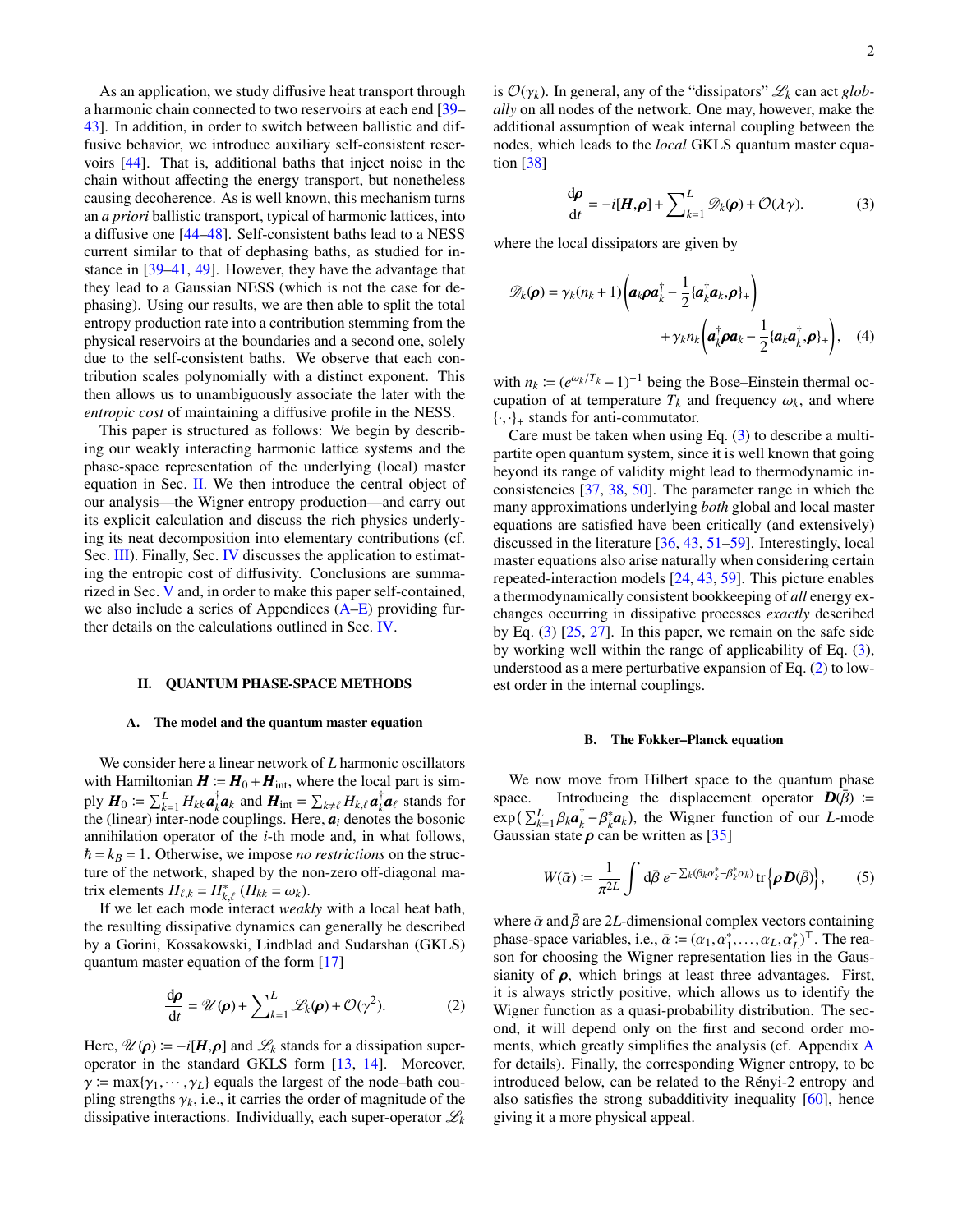Using standard correspondence tables (see, e.g., [\[35\]](#page-9-6)) one can turn Eq. [\(3\)](#page-1-1) into the following Fokker–Planck equation

<span id="page-2-1"></span>
$$
\partial_t W = \mathcal{U}(W) + \sum_{k=1}^L \mathcal{D}_k(W),\tag{6}
$$

where the phase-space super-operator  $U(W)$  represents the unitary part of Eq. [\(3\)](#page-1-1), while  $\mathcal{D}_k(W)$  stands for the dissipative contributions. In particular, the latter may be written as divergences in the complex plane; namely

<span id="page-2-4"></span>
$$
\mathcal{D}_k(W) = \partial_k \mathcal{J}_k(W) + \partial_k^* \mathcal{J}_k^*(W),\tag{7}
$$

where  $\partial_k := \partial/\partial \alpha_k$  ( $\partial_k^* := \partial/\partial \alpha_k^*$ ) and

<span id="page-2-5"></span>
$$
\mathcal{J}_k(W) = \frac{\gamma_k}{2} \Big[ \alpha_k W + (n_k + 1/2) \partial_k^* W \Big]. \tag{8}
$$

Eq. [\(6\)](#page-2-1) can be interpreted as a continuity equation for *W* with  $\mathcal{J}_k(W)$  playing the role of irreversible quasi-probability currents in phase space. In fact, these currents are identically zero if and only if each oscillator is in local thermal equilib-rium <sup>[1](#page-2-2)</sup>; i.e.,  $\mathcal{J}_k(W_{eq}) = 0 \ \forall k$  with

$$
W_{\text{eq}} = \prod_{k=1}^{L} W_{\text{eq}}^{(k)}, \qquad W_{\text{eq}}^{(k)} = \frac{e^{-|\alpha_k|^2/(n_k+1/2)}}{\pi(n_k+1/2)}.
$$
 (9)

Since it is *only* in  $W_{eq}$  that all the individual currents  $\mathcal{J}_k(W)$ vanish exactly, we shall adopt it as the reference state for quantifying entropy-production rates and fluxes [\[31\]](#page-9-4). In this limited sense, *W*eq would correspond to the thermal equilibrium state in the standard formulation.

Similarly, the unitary part  $U$  in Eq. [\(6\)](#page-2-1) can be cast as

<span id="page-2-9"></span>
$$
\mathcal{U}(W) = \sum_{k=1}^{L} \left[ \partial_k \mathcal{A}_k(W) + \partial_k^* \mathcal{A}_k^*(W) \right],\tag{10}
$$

where, for our choice of Hamiltonian, the *reversible* quasiprobability currents  $A_k(W)$  are simply

$$
\mathcal{A}_k(W) = i \sum_{\ell=1}^L H_{k\ell} \alpha_\ell W.
$$
 (11)

### <span id="page-2-0"></span>III. WIGNER ENTROPY-PRODUCTION RATE

## A. Individual dissipative contributions

We shall now decompose  $dS/dt$  as in Eq. [\(1\)](#page-0-5) into an entropy-production rate and the entropy flux. We base our analysis in the *Wigner entropy* defined as

<span id="page-2-3"></span>
$$
S(W) := -\int \mathrm{d}\bar{\alpha} \ W(\bar{\alpha}) \ln W(\bar{\alpha}). \tag{12}
$$

As shown in Refs.  $[31-34]$  $[31-34]$ , for Gaussian systems this is entirely equivalent to the standard approach based on von Neumann entropy. Besides, the Wigner entropy offers several advantages, as we shall see below.

Differentiating Eq.  $(12)$  with respect to time and using Eq. [\(6\)](#page-2-1) yields

$$
\frac{\mathrm{d}S}{\mathrm{d}t} = -\int \mathrm{d}\bar{\alpha} \left[ \mathcal{U}(W) + \sum_{k} \mathcal{D}_{k}(W) \right] \ln W. \tag{13}
$$

Adding and subtracting  $\sum_k \int d\bar{\alpha} \mathcal{D}_k(W) \ln W_{\text{eq}}$ , so as to intro-<br>duce our fiducial state  $W_{\text{eq}}$  sives duce our fiducial state *W*eq, gives

<span id="page-2-8"></span>
$$
\frac{dS}{dt} = -\sum_{k} \int d\bar{\alpha} \mathcal{D}_{k}(W) \ln(W/W_{\text{eq}})
$$

$$
-\sum_{k} \int d\bar{\alpha} \mathcal{D}_{k}(W) \ln W_{\text{eq}} := \Pi - \Phi, \qquad (14)
$$

where we have used the fact that the unitary dynamics  $U$  does not change the Wigner entropy. The identification of the two terms in this equation as an entropy production rate and an entropy flux rate will be better justified once they are evaluated explicitly, as we shall now do.

Inserting Eq.  $(7)$  in  $\Pi$ , we can integrate by parts in each variable. Noticing that the corresponding boundary terms vanish due to the Gaussianity of *W* and *W*eq, we get

$$
\Pi = \sum_{k} \int d\bar{\alpha} \left[ \mathcal{J}_{k}(W) \partial_{k} + \mathcal{J}_{k}^{*}(W) \partial_{k}^{*} \right] \ln(W/W_{\text{eq}}). \tag{15}
$$

Next, we rewrite the currents  $\mathcal{J}_k(W)$  in Eq. [\(8\)](#page-2-5) as

<span id="page-2-11"></span>
$$
\mathcal{J}_k(W) = \frac{\gamma_k}{2} (n_k + 1/2) W \partial_k^* \ln(W/W_{\text{eq}}), \tag{16}
$$

which allows us to express  $\partial_k^* \ln(W/W_{eq})$  in terms of  $\mathcal{J}_k(W)$ <br>and W. This leads to the decomposition  $\Pi = \nabla \cdot \Pi_k$ , where and *W*. This leads to the decomposition  $\Pi = \sum_k \Pi_k$ , where

<span id="page-2-6"></span>
$$
\Pi_k = \frac{4}{\gamma_k (n_k + 1/2)} \int \mathrm{d}\bar{\alpha} \, \frac{|\mathcal{J}_k(W)|^2}{W}.\tag{17}
$$

As shown in Appendix  $C$ , further manipulations lead to a compact expression in terms of the covariances of the system. Similarly, the entropy flux decomposes as  $\Phi = \sum_k \Phi_k$  with

$$
\Phi_k = -\int d\bar{\alpha} \left[ \mathcal{J}_k(W) \partial_k \ln W_{\text{eq}} + \mathcal{J}_k^*(W) \partial_k^* \ln W_{\text{eq}} \right]. \tag{18}
$$

Making use of the identity

<span id="page-2-10"></span>
$$
\int d\bar{\alpha} \alpha_k^* \alpha_\ell W = \langle \mathbf{a}_k^\dagger \mathbf{a}_\ell \rangle + \frac{1}{2} \delta_{k,\ell},\tag{19}
$$

we finally get the compact expression

<span id="page-2-7"></span>
$$
\Phi_k = \frac{\gamma_k}{n_k + 1/2} \left( \langle \mathbf{a}_k^{\dagger} \mathbf{a}_k \rangle - n_k \right). \tag{20}
$$

Eqs. [\(17\)](#page-2-6) and [\(20\)](#page-2-7) constitute our first main result. Their identification as entropy-production rate and entropy flux, respectively, is based on several supporting arguments and has been extensively debated in the past, both in the quantum [\[31\]](#page-9-4)

<span id="page-2-2"></span><sup>&</sup>lt;sup>1</sup> This follows directly from the fact that  $\rho_{eq} = \bigotimes_k \rho_{eq}^{(k)}$ , with  $\rho_{eq}^{(k)}$  $\exp(-\omega_k \mathbf{a}_k^{\dagger} \mathbf{a}_k/T_k)$ , is the unique fixed point of the dissipative part of the local master equation (3). Notice, however, that  $d\mathbf{a}_{k-1}/d\mathbf{r}$  of not  $k\Delta p(\theta) = \omega_k \alpha_k \mu_k / T_k$ , is the unique fixed point of the local master equation [\(3\)](#page-1-1). Notice, however, that  $\Phi_{eq} / dt \neq 0$ ; notice, that degrade equation system even within the range of validity of the local approximation. Specifically,  $d\boldsymbol{\rho}_{eq}/dt = -i[\boldsymbol{H},\boldsymbol{\rho}_{eq}] = -i[\boldsymbol{H}_{int},\boldsymbol{\rho}_{eq}] = \mathcal{O}(\lambda) \gg \mathcal{O}(\lambda \gamma).$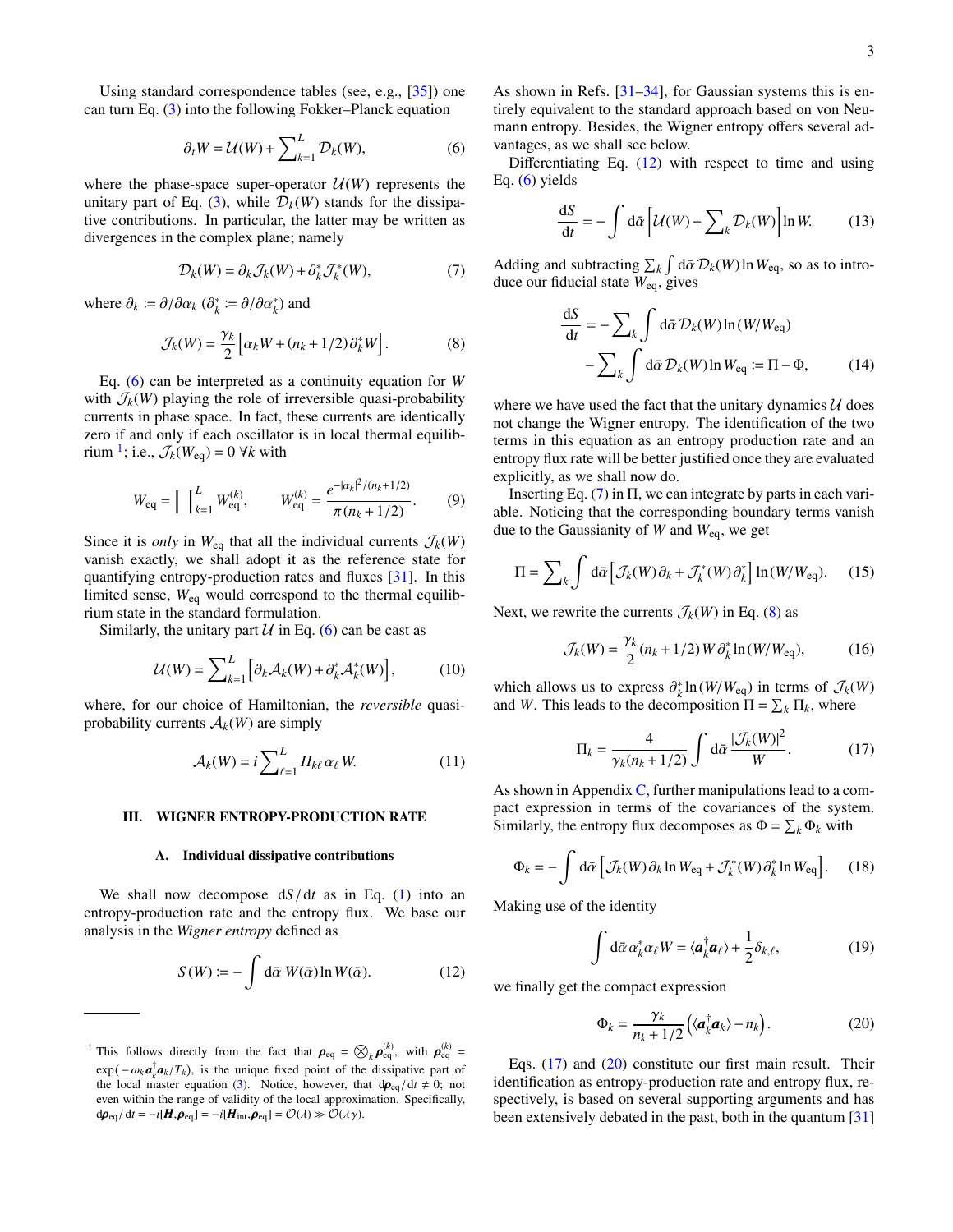and classical  $[8, 12]$  $[8, 12]$  $[8, 12]$  contexts. First and foremost,  $\Pi$  is clearly non-negative and zero if and only if the currents themselves vanish, which only occurs in the reference state *W*eq. Second, the proposed entropy-production rate is an even function of the irreversible currents whereas the entropy flux is odd, in agreement with other studies based on Fokker–Planck equations [\[8\]](#page-8-6). Finally and most remarkably, it can be shown that, within the framework of stochastic trajectories, this expression satisfies integral fluctuation theorems [\[9,](#page-8-15) [31\]](#page-9-4).

Rather intuitively, we can also see that Eq. [\(20\)](#page-2-7) is proportional to the difference between the actual occupation of the *k*th mode and the equilibrium occupation at the temperature  $T_k$ of the local bath. Namely, if the mode "looks hotter" than its local environment, one has  $\Phi_k > 0$ , i.e., entropy flows from the system into the bath, as expected. Conversely, if  $\langle a_i^{\dagger} \rangle$  $\{a_k\}$  <  $n_k$ ,<br>hat  $\Phi$ <sub>*k*</sub> is  $\Phi_k$  < 0 and entropy flows into the system. Note that  $\Phi_k$  is, therefore, an inherently *observable* quantity [\[31\]](#page-9-4).

For us, the most relevant feature of Eqs. [\(17\)](#page-2-6) and [\(20\)](#page-2-7) is precisely that they provide the individual contribution of each dissipation channel to the the total entropy-production rate and entropy flux. In particular, from a classical viewpoint [\[12\]](#page-8-7) one may understand Eq. [\(17\)](#page-2-6) as an average of the "phase-space velocity"  $\mathcal{J}_k(W)/W$  of each individual quasi-probability current  $\mathcal{J}_k(W)$ . Hence, the entropy production can be thought-of as weighted average of such mean velocities.

## B. Role of the unitary dynamics in maintaining a NESS

Let us introduce the *Wigner relative entropy* (or Kullback– Leibler divergence), defined as

$$
S(W \parallel W_{\text{eq}}) \coloneqq \int \mathrm{d}\bar{\alpha} \, W \ln(W/W_{\text{eq}}), \tag{21}
$$

and calculate its rate of change using Eq. [\(6\)](#page-2-1). This yields

$$
\frac{d}{dt}S(W \parallel W_{eq}) = \int d\bar{\alpha} \mathcal{U}(W) \ln(W/W_{eq})
$$

$$
+ \sum_{k=1}^{L} \int d\bar{\alpha} \mathcal{D}_k(W) \ln(W/W_{eq})
$$

$$
= - \int d\bar{\alpha} \mathcal{U}(W) \ln W_{eq} - \Pi,
$$
(22)

where we have used Eq.  $(14)$ . In the long-time limit, the stationarity condition d*S* ( $W_{\text{NESS}} || W_{\text{eq}}$ )/dt = 0 entails

<span id="page-3-1"></span>
$$
\Pi(t \to \infty) := \Pi_{\text{NESS}} = -\int d\bar{\alpha} \, \mathcal{U}(W_{\text{NESS}}) \ln W_{\text{eq}}.\tag{23}
$$

This is our second main result: it illustrates the essential role of the unitary internal dynamics in sustaining stationary heat currents across the network which, in turn, translates into a finite rate of steady-state entropy production.

Inserting Eq.  $(10)$  for the unitary currents and using  $(19)$  we also find that the last term in Eq.  $(23)$  may be written as

$$
\Pi_{\text{NESS}} = -i \sum_{k \neq \ell} \frac{1}{n_k + 1/2} \left( H_{k,\ell} \langle a_k^{\dagger} a_{\ell} \rangle - H_{\ell,k} \langle a_{\ell}^{\dagger} a_k \rangle \right)
$$

$$
= \sum_{k \neq \ell} \frac{2}{n_k + 1/2} \operatorname{Im} \{ H_{k,\ell} \langle a_k^{\dagger} a_{\ell} \rangle \}.
$$
(24)

We point to the fact that  $\Pi_{\text{NESS}}$  in Eq. [\(24\)](#page-3-2) contains exclusively off-diagonal elements  $H_{k\neq\ell}$  and none of the local components  $H_{kk} \vec{a}_{k}^{\dagger}$  $\bar{k}$ *a*<sub>*k*</sub>; it is thus entirely due to the node–node couplings. Introducing the *energy currents j<sub>k,t</sub>* defined by [\[43\]](#page-9-11)

$$
\frac{\mathrm{d}\langle \mathbf{a}_k^\dagger \mathbf{a}_k \rangle}{\mathrm{d}t} = i \langle [\mathbf{H}, \mathbf{a}_k^\dagger \mathbf{a}_k] \rangle := \sum_{\ell \neq k} j_{k,\ell},\tag{25a}
$$

<span id="page-3-5"></span>
$$
j_{k,\ell} = -i H_{k,\ell} \left( \langle \mathbf{a}_k^{\dagger} \mathbf{a}_{\ell} \rangle - \langle \mathbf{a}_\ell^{\dagger} \mathbf{a}_{k} \rangle \right) = -j_{\ell,k}.
$$
 (25b)

allows to cast Eq.  $(24)$  in the symmetric form

<span id="page-3-3"></span>
$$
\Pi_{\text{NESS}} = \frac{1}{2} \sum_{k \neq \ell} j_{k,\ell} \left( \frac{1}{n_k + 1/2} - \frac{1}{n_{\ell} + 1/2} \right). \tag{26}
$$

This result can be connected with Onsager's theory of irreversible thermodynamics [\[1,](#page-8-0) [3\]](#page-8-2). Within this framework, the entropy production is defined as the product of 'fluxes' and 'affinities' (also called 'generalized forces'). For instance, the current of energy is related to the affinity  $1/T$  so that, in a classical scenario, the Onsager entropy production between two bodies kept at temperatures  $T_A$  and  $T_B$  is given by  $\Pi = j_{AB} (1/T_A - 1/T_B)$ , where  $j_{AB}$  stands for the energy cur-<br>rent from *B* to *A*. We see that Eq. (26) has the exact same rent from  $B$  to  $A$ . We see that Eq.  $(26)$  has the exact same mathematical structure, which is yet another consistency test for our analysis. Moreover, notice that, due to the fact that we are using Wigner entropies, the thermodynamic affinity related to the current is not the inverse temperature, but rather the inverse Bose–Einstein occupation  $n + 1/2$ . For high temperatures  $n+1/2 \propto T$  so that both frameworks coincide. However, our results hold true even in the limit of vanishingly low temperature<sup>[2](#page-3-4)</sup>. We also remark that Onsager's formula is valid only close to equilibrium (linear response theory), whereas Eq. [\(26\)](#page-3-3) holds true for arbitrary non-equilibrium states. This is a consequence of the Gaussianity of the problem.

Finally note that, as  $\Pi_{\text{NESS}} \geq 0$ , Eq. [\(26\)](#page-3-3) implies that  $j_{k,\ell}$  has the same sign as  $1/(n_k + 1/2) - 1/(n_\ell + 1/2)$ ; i.e., when node *k* is hotter than node  $\ell$ , the local current  $j_{k,\ell}$  flows from  $k$  to  $\ell$ .

### <span id="page-3-0"></span>IV. APPLICATION: THE ENTROPIC COST OF DIFFUSIVITY

In order to illustrate the usefulness of this framework, we now apply it to a typical quantum transport problem. In particular, we show how to exploit it to quantify the irreversibility associated with sustaining *di*ff*usive* heat transfer through a chain of harmonic oscillators.

Before describing the model further, let us briefly discuss the notions of 'ballistic' and 'diffusive' transport. Consider the NESS established when a system (of "length" *L*) is placed between two reservoirs at different temperatures. This exhibits a stationary heat current which, for small temperature

<span id="page-3-4"></span><span id="page-3-2"></span><sup>&</sup>lt;sup>2</sup> Always provided that the Markov approximation behind the master equation [\(3\)](#page-1-1) continues to hold. This is often seen as a high-temperature limit.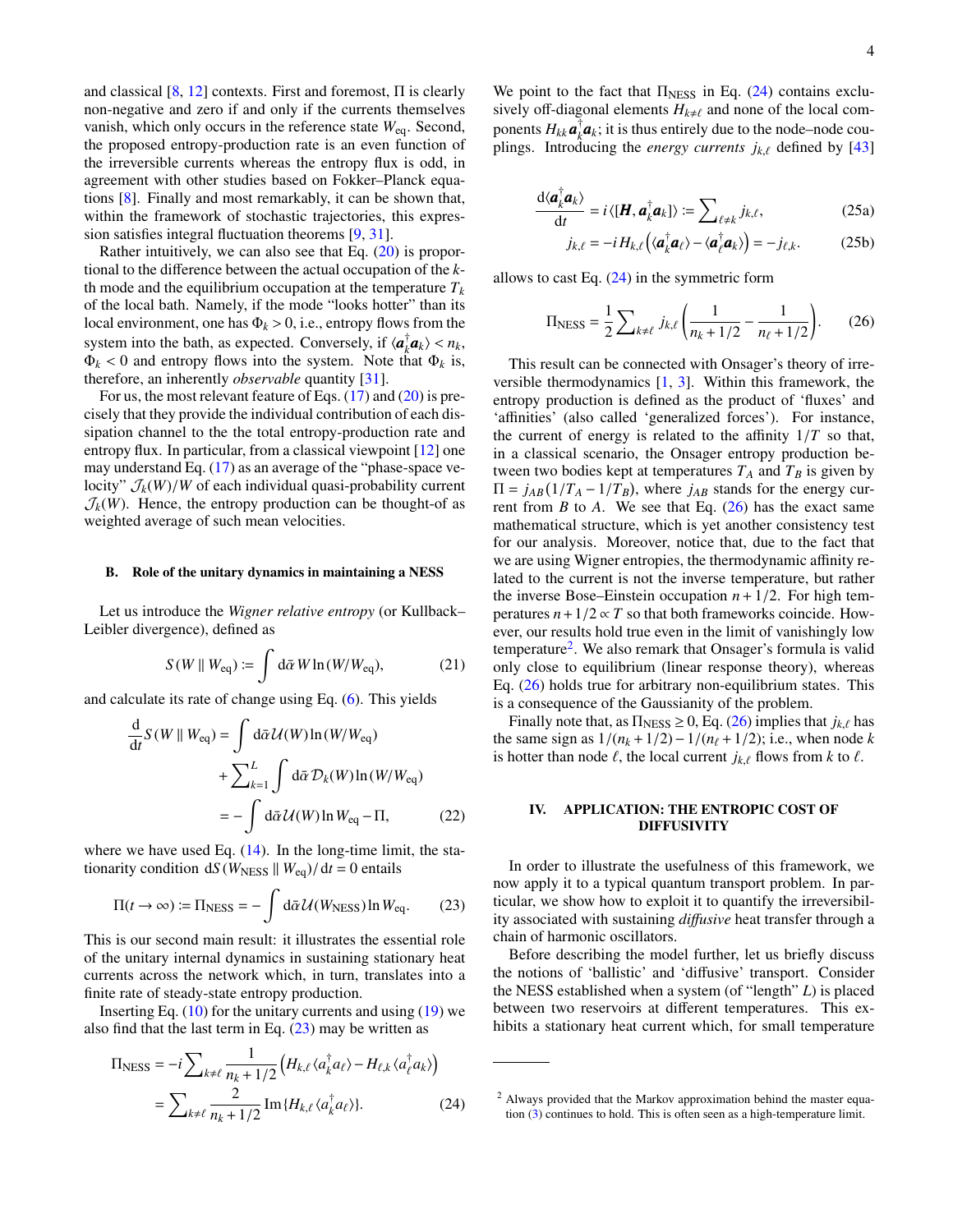

<span id="page-4-0"></span>FIG. 1. (Color online). Schematic diagram of our model: A one-dimensional chain comprised of *L* identical harmonic oscillators of frequency  $ω$  linearly coupled via nearest-neighbor interactions of (weak) strength  $λ$ , is put in contact with two reservoirs kept at temperatures  $T_1$  and  $T_L$ , respectively or, equivalently, occupations  $n_1$  and  $n_L$  at frequency  $\omega$ . To induce diffusivity, the system is augmented with *L* self-consistent reservoirs (one for each site of the chain). The occupations for these reservoirs  $(\tilde{n}_k)$  is chosen so that, in the steady state, no energy is exchanged with them and the heat current flows only between the physical reservoirs.

gradients  $\Delta T$ , may be fitted by  $j = \kappa \Delta T / L^{\alpha}$ , where  $\alpha$  is an ex-<br>ponent that characterizes the phenomenological heat transport ponent that characterizes the phenomenological heat transport law. Whenever  $\alpha = 1$  (i.e., Fourier's heat conduction law) one speaks of *di*ff*usive* behavior. However, low-dimensional—and usually integrable—quantum and classical systems can display a *ballistic* heat flow [\[61–](#page-9-20)[63\]](#page-9-21), characterized by  $\alpha = 0$ ; that is, a heat current that is independent of the system size.

Here, we aim at understanding how the entropy-production rate in the steady state relates to the heat transfer law; specifically, considering the divide between diffusive and ballistic heat conduction. To do so, we must adopt a model allowing to switch between these two regimes. In particular, our onedimensional harmonic chain coupled to two different reservoirs at each end would result in a ballistic NESS, provided that its dissipative dynamics is well described by Eq. [\(3\)](#page-1-1). Obtaining diffusive behavior in general requires complex interactions, which are seldom treatable analytically. An alternative, widely used in the literature on quantum systems, is to use dephasing baths acting locally on each site [\[39–](#page-9-10)[41\]](#page-9-14). These baths introduce some noise while not compromising the energy balance. As a consequence, they always lead to diffusive transport.

The NESS for a dephasing model, however, is not Gaussian, so that the results presented here would not apply. Instead, we fix this problem by using the notion of 'self consistent reservoirs'  $[39-41, 44, 49]$  $[39-41, 44, 49]$  $[39-41, 44, 49]$  $[39-41, 44, 49]$  $[39-41, 44, 49]$  (also called Büttiker probes in the condensed matter literature). As the name suggests, selfconsistent reservoirs are baths that act on all sites, but whose temperature are chosen self-consistently so that, in the steady state, they do not exchange any energy with the system, but only inject noise to cause decoherence [\[44\]](#page-9-12). Consequently, heat only flows between the two physical reservoirs at the ends of the chain (see Fig. [1\)](#page-4-0). As shown in Appendix [D,](#page-7-1) the resulting equation of motion for the covariances is the same for self-consistent and dephasing models although the corresponding NESSs are different (i.e., they only agree up to the second-order moments).

### <span id="page-4-5"></span>A. The model and its stationary solution

In what follows, we consider *L* resonant harmonic oscillators in a one-dimensional lattice interacting weakly via the linear Hamiltonian

<span id="page-4-4"></span>
$$
\boldsymbol{H} = \omega \sum_{k=1}^{L} \boldsymbol{a}_{k}^{\dagger} \boldsymbol{a}_{k} + i \lambda \sum_{k=1}^{L-1} (\boldsymbol{a}_{k}^{\dagger} \boldsymbol{a}_{k+1} - \boldsymbol{a}_{k+1}^{\dagger} \boldsymbol{a}_{k}).
$$
 (27)

As described above, the system is coupled to  $L + 2$  baths, out of which two are physical and the rest, auxiliary selfconsistent reservoirs. The master equation [\(3\)](#page-1-1) then reads

<span id="page-4-1"></span>
$$
\frac{\mathrm{d}\boldsymbol{\rho}}{\mathrm{d}t} = -i[\boldsymbol{H},\boldsymbol{\rho}] + \mathscr{D}_1(\boldsymbol{\rho}) + \mathscr{D}_L(\boldsymbol{\rho}) + \sum_{k=1}^L \tilde{\mathscr{D}}_k(\boldsymbol{\rho}).\tag{28}
$$

Here all dissipators have the GKLS structure of Eq. [\(4\)](#page-1-3). Those of the physical baths have parameters  $\gamma_1 = \gamma_L = \gamma$  and the corresponding occupations at frequency  $\omega$  are  $n_1$  and  $n_L$ . On the other hand, the auxiliary baths all have dissipation rate  $\tilde{\gamma}_k = \Gamma$ and occupations  $\tilde{n}_k$ , calculated self-consistently so as to satisfy  $\tilde{n}_k = \text{tr}\{\boldsymbol{a}_k^\dagger\}$  $\chi^{\dagger}_{\bf k} a_{\bf k} \rho_{\rm NESS}$ }. All objects denoted with tilde reference beto the auxiliary baths. In particular, notice the difference between  $\tilde{\mathcal{D}}_{1,L}(\rho)$ , or  $\tilde{n}_{1,L}$ , and  $\mathcal{D}_{1,L}(\rho)$  and  $n_{1,L}$ .<br>The stationary state of Eq. (28) (i.e.  $\rho_{NT}$ 

The stationary state of Eq. [\(28\)](#page-4-1) (i.e.,  $\rho_{\text{NESS}}$ ) can be found analytically with the methods developed in Refs. [\[39](#page-9-10)[–41,](#page-9-14) [49\]](#page-9-15). For completeness, we give details of the calculation in Appendix [D.](#page-7-1) We find that the only non-zero stationary covariances in our chain are

<span id="page-4-2"></span>
$$
\langle \mathbf{a}_k^{\dagger} \mathbf{a}_k \rangle = \frac{n_1 + n_L}{2} + \frac{n_1 - n_L}{2}
$$

$$
\times \frac{\Gamma \gamma (L - 2k + 1) + \gamma^2 (\delta_{1,k} - \delta_{k,L})}{4\lambda^2 + \gamma^2 + \gamma \Gamma (L - 1)}, \quad (29a)
$$

<span id="page-4-6"></span><span id="page-4-3"></span>
$$
\langle \mathbf{a}_{k}^{\dagger} \mathbf{a}_{k+1} \rangle = \frac{\gamma \lambda (n_L - n_1)}{4\lambda^2 + \gamma^2 + \gamma \Gamma (L - 1)}.
$$
 (29b)

Eqs. [\(29\)](#page-4-2) have a rich physical interpretation. First, setting  $\Gamma = 0$  amounts to decoupling the self-consistent reservoirs from the chain. As already anticipated, in that case the occupations  $\langle a_k^{\dagger}$  $\chi^{\dagger}a_k$ ) become independent of the index *k* (except for  $k = 1$  and  $k = L$ ), which is the hallmark of a ballistic heat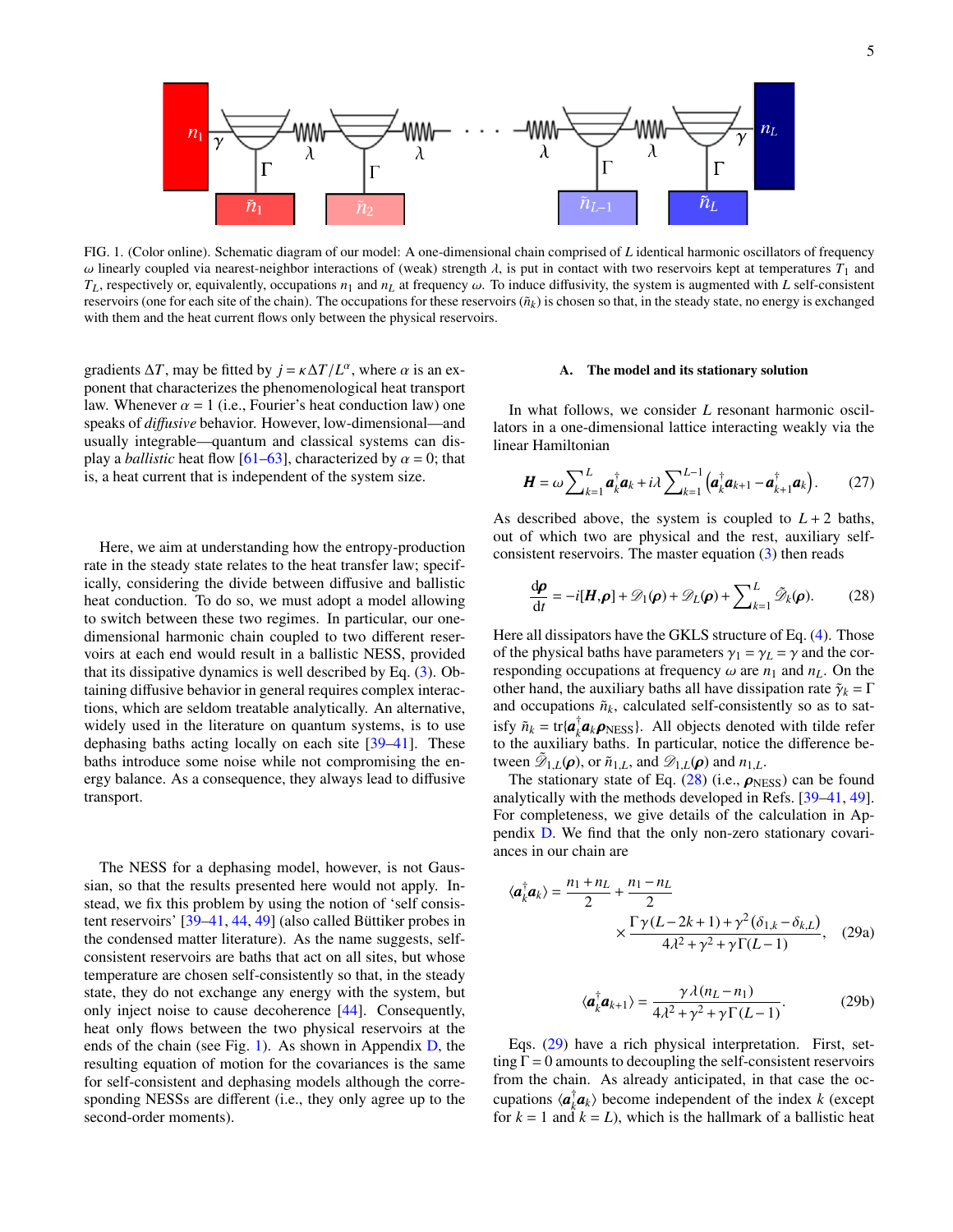

<span id="page-5-0"></span>FIG. 2. (Color online). Occupation profile  $\langle a_i^{\dagger} \rangle$  $\binom{a_k}{k}$  in the NESS  $\rho_{\text{NESS}}$  of Eq. [\(28\)](#page-4-1) as a function of the location  $\hat{k}$  of the site on the chain for various parameters. (a) Ballistic profile for  $\Gamma = 0$  and varying  $\lambda$ . (b) Diffusive profile for  $\Gamma = 10^{-6}$ . (c) Same as (b) but for different values of  $\Gamma$  with fixed  $\lambda = 10^{-5}$  (d) Profile for different chain ferent values of Γ, with fixed  $\lambda = 10^{-5}$ . (d) Profile for different chain sizes *L* with fixed  $\lambda = 10^{-5}$  and  $\Gamma = 10^{-6}$  In all panels  $\gamma = 10^{-5}$  In sizes *L*, with fixed  $\lambda = 10^{-5}$  and  $\Gamma = 10^{-6}$ . In all panels  $\gamma = 10^{-5}$ . In  $(a)$ —(c)  $I = 10$  $(a)$ –(c)  $L = 10$ .

transfer law [see Fig. [2\(](#page-5-0)a)]. Conversely, if we choose  $\Gamma > 0$ and sufficiently large *L*, the occupations converge to a linear profile, which is expected for diffusive heat conduction in one dimension. This is illustrated in Figs.  $2(b)$  $2(b)$ –(d).

Furthermore, combining Eqs. [\(25b\)](#page-3-5) and [\(29b\)](#page-4-3) we can compute the current between neighboring sites

<span id="page-5-1"></span>
$$
j_{k,k+1} = \frac{2\lambda^2 \gamma (n_L - n_1)}{4\lambda^2 + \gamma^2 + \gamma \Gamma(L - 1)} := j,
$$
 (30)

which are all independent of *k*. Here we see once again that if  $\Gamma = 0$ , the energy current becomes independent of *L*, implying a ballistic transport. On the other hand,  $\Gamma > 0$  yields a diffusive heat current, scaling as <sup>∼</sup> <sup>1</sup>/*L*. We remark that discussing the divide between ballistic and diffusive conduction is only meaningful in the thermodynamic limit (i.e.,  $L \gg 1$ ), where our model suffers an abrupt transition from a ballistic profile to a diffusive one as soon as Γ becomes non-zero.

### B. Entropy-production rate in the NESS

The *total* (Wigner) entropy-production rate can be readily computed from Eqs.  $(26)$  and  $(30)$ . Since the currents  $j_{k,k+1}$  are translationally invariant, all inner terms in the sum of Eq. [\(26\)](#page-3-3) vanish and we are left with

<span id="page-5-5"></span>
$$
\Pi_{\text{NESS}} = \frac{2\lambda^2 \gamma (n_L - n_1)}{4\lambda^2 + \gamma^2 + \gamma \Gamma(L - 1)} \left( \frac{1}{n_1 + 1/2} - \frac{1}{n_L + 1/2} \right). \tag{31}
$$

Note that this is always non-negative and zero only if  $n_1 = n_L$ , in which case there is no current flowing through the chain.

We also remark that neither *j* nor  $\Pi_{\text{NESS}}$  depend on  $\tilde{n}_k$ . This is an important consistency check, as our goal is precisely to ensure that the auxiliary reservoirs do not modify the rate of heat flow across the chain. Notice as well that  $\Pi_{\text{NESS}}$  scales in size just like the rate of heat exchange *j*.

Importantly, exploiting Eq. [\(17\)](#page-2-6) we are also able to separate the contributions of each dissipation channel to the stationary entropy-production rate. More specifically, we can split  $\Pi_{\text{NESS}}$  into one component stemming from the real reservoirs at the boundaries and another one coming from the auxiliary self-consistent reservoirs; that is,  $\Pi_{\text{NESS}} := \Pi_{\text{r}} + \Pi_{\text{sc}}$ . Crucially, due to our approach to emulate the anharmonicity leading to the diffusive profile, we can meaningfully identify the self-consistent contribution  $\Pi_{\rm sc}$  with the entropic cost of steady-state diffusivity. Specifically, one has

<span id="page-5-2"></span>
$$
\Pi_{\rm r} = \sum_{k=1,L} \frac{4}{\gamma (n_k + 1/2)} \int d\bar{\alpha} \frac{|\mathcal{J}_k(W_{\rm NESS})|^2}{W_{\rm NESS}},\qquad(32)
$$

while the entropy production from the self-consistent reservoirs reads

<span id="page-5-6"></span><span id="page-5-3"></span>
$$
\Pi_{\rm sc} = \sum_{k=1}^{L} \frac{4}{\Gamma\left(\langle \mathbf{a}_{k}^{\dagger} \mathbf{a}_{k} \rangle + 1/2\right)} \int d\bar{\alpha} \frac{|\tilde{\mathcal{J}}_{k}(W_{\rm NESS})|^{2}}{W_{\rm NESS}},
$$
\n(33a)

$$
\tilde{\mathcal{J}}_k(W_{\text{NESS}}) = \frac{\Gamma}{2} \left[ \alpha_k W_{\text{NESS}} + (\langle \mathbf{a}_k^{\dagger} \mathbf{a}_k \rangle + 1/2) \partial_k^* W_{\text{NESS}} \right],
$$
\n(33b)

where we already used the fact that the occupations of the self-consistent reservoirs are  $\tilde{n}_k = \langle \boldsymbol{a}_k^{\dagger} \rangle$  $\bar{k}$ **a**<sub>*k*</sub>). The sum in Eq. [\(32\)](#page-5-2) comprises the terms  $k = 1$  and  $k = L$  only, while that of Eq. [\(33a\)](#page-5-3) runs over all indices  $k \in \{1, \dots, L\}$ . As discussed in Appendix [E,](#page-8-11) Eqs.  $(32)$  and  $(33a)$  can be readily computed from the covariances of the chain for arbitrarily large system size, owing to the Gaussianity of our NESS.

In Fig. [3](#page-5-4) we plot  $\Pi_r$  and  $\Pi_{sc}$  as a function of *L* in a logarithmic scale. Interestingly, we see that the irreversibility associated with the physical reservoirs is dominant *only* for small



<span id="page-5-4"></span>FIG. 3. (Color online). Individual contributions to the total stationary entropy-production rate from the real (red dots) and the selfconsistent reservoirs (blue squares), as a function of the system size *L*. Here,  $\gamma = 10^{-6}$ ,  $\Gamma = 10^{-7}$ ,  $\lambda = 3 \times 10^{-7}$ ,  $n_1 = 1$ , and  $n_L = 2$ .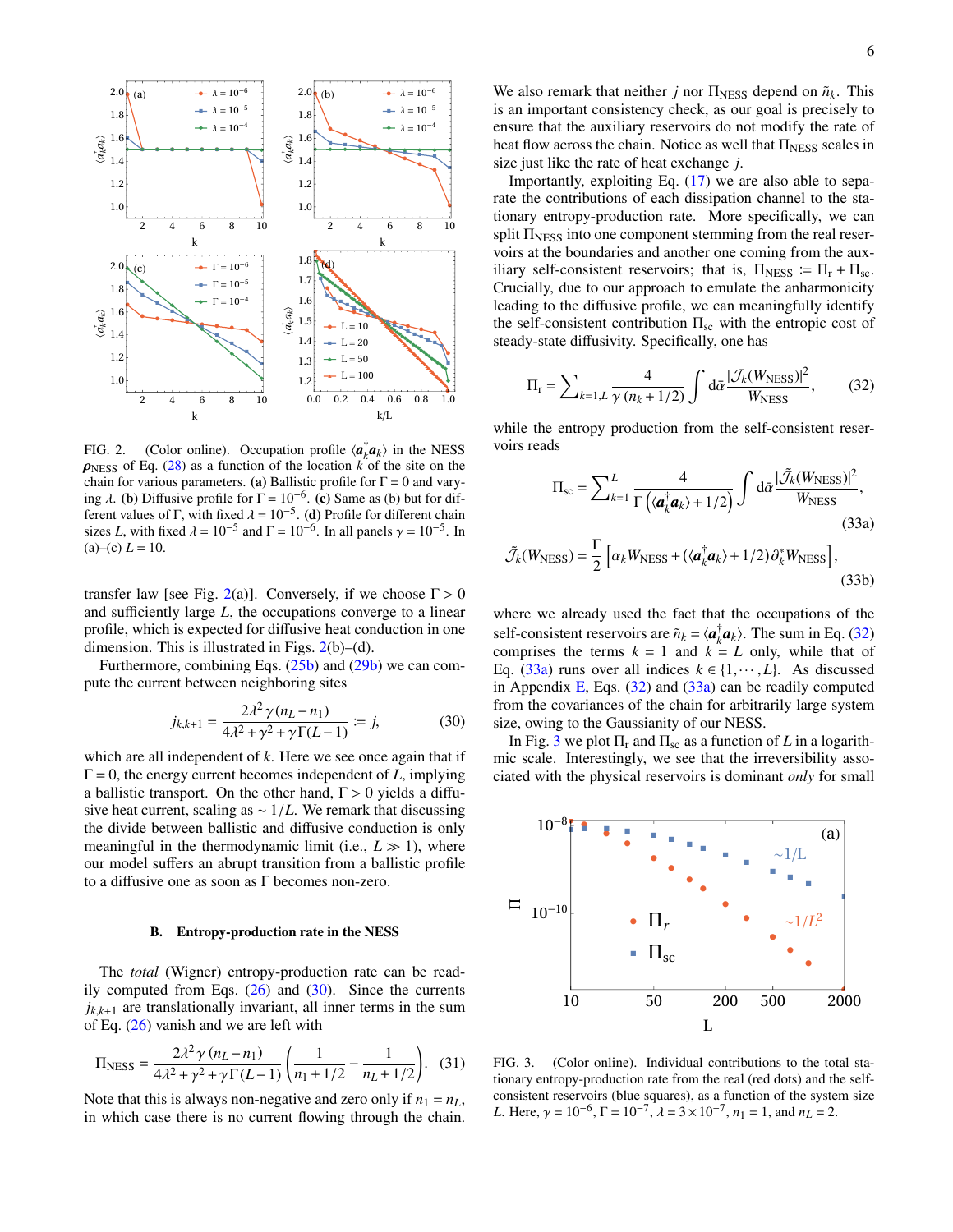system size. As the chain is scaled up  $\Pi_{\rm sc}$  quickly surpasses  $\Pi$ <sub>r</sub> and adopts a distinct power-law-like decay  $\Pi$ <sub>sc</sub> ∼ 1/*L* for large *L*. On the other hand—and also in the thermodynamic limit—we observe that the contribution from the real baths to the total steady-state irreversibility decays as  $\Pi_r \sim 1/L^2$ .<br>Looking back at Eq. (31) it is also noteworthy that fixing Looking back at Eq.  $(31)$ , it is also noteworthy that, fixing the temperature gradient, the ballistic irreversible entropyproduction rate  $\Pi_{NESS}(\gamma, \Gamma = 0)$  is larger than the diffusive one  $\Pi_{\text{NESS}}(\gamma, \Gamma > 0)$ , meaning that  $\Pi_{r}(\gamma, \Gamma = 0) > \Pi_{r}(\gamma, \Gamma \neq 0)$  $0$ ) + Π<sub>sc</sub>(γ, Γ ≠ 0). The dependence on *both* γ and Γ, although not explicit in Eqs. [\(32\)](#page-5-2) and [\(33\)](#page-5-6), arises from  $W<sub>NESS</sub>$ .

We have thus seen that combining the ease of calculation of the Wigner entropy production for Gaussian states with our simple harmonic model to mimic diffusive heat conduction, provides valuable insights into the relative weight of the individual irreversible processes in the thermodynamic limit.

### <span id="page-6-0"></span>V. CONCLUSIONS

We have addressed the calculation of the irreversible entropy-production rate using a quantum phase-space approach based on the Wigner entropy. In particular, we focused on networks of weakly interacting harmonic nodes with arbitrary connectivity, and coupled to various reservoirs at different temperatures. For this wide class of systems, we were able to obtain simple and useful closed-form expressions for both the Wigner entropy-production rate and the entropy flux, solely in terms of the second-order moments of the system. This is possible since we work with an overall harmonic Hamiltonian, which preserves Gaussianity. In addition, we could split the entropy-production rate and flux into contributions stemming from individual quasi-probability currents associated with each open decay channel, which enables one to identify the irreversibility generated by a single bath in the lattice. We also discussed how the internal coherent dynamics plays a central role in generating steady-state irreversibility, as it is the leading mechanism enabling energy transport across the network. All of the above should be understood as the leading (lowest-order) contribution in a perturbative expansion in the node-to-node interaction strengths (i.e., the limit of weak internal coupling), as it relies on the simple *local structure* of the underlying quantum master equation. Finally, we used our framework to better understand the interplay between the various sources of irreversibility at play in diffusive heat conduction through a harmonic chain. We mimicked the anharmonicity required to establish the desired diffusive profile by adding auxiliary (self-consistent) reservoirs to our model. In turn, this allowed us to break down the total steady-state irreversible entropy production into a contribution due to the heat transport across the chain, and another one which can be interpreted as the entropic cost of maintaining a stationary diffusive transport.

As we have shown, this approach offers several advantages, both practical and fundamental. From a practical standpoint, the fact that Gaussian states can be fully characterized by their covariance matrix allows one to readily access any entropic quantifier, even for very large system sizes. Secondly, from a

fundamental point of view, our approach allows for a microscopic description of the problem of entropy production, enabling the identification of irreversible quasi-probability currents in phase space which are ultimately responsible for the emergence of irreversibility. Moreover, the description in terms of the Wigner function also allows us to take into account both thermal and quantum fluctuations, remaining valid even in the limit of very low temperatures, where the standard von Neumann approach becomes problematic. More generally, our framework can be readily adapted to quantify irreversibility in non-trivial energy-conversion processes (e.g., refrigeration) implemented on small-scale quantum heat devices. Indeed, networks of periodically driven and weakly interacting oscillators are a suitable platform to generate the required non-equilibrium states supporting useful continuous *quantum-thermodynamic* cycles.

## ACKNOWLEDGMENTS

The authors are grateful to T. Tufarelli for useful comments. WTBM and GTL acknowledge the financial support from the São Paulo research foundation (FAPESP), under grants 2016/08721-7, 2017/50304-7, 2017/06323-7, and 2018/08211-4. LAC acknowledges funding from the European Research Council (StG GQCOP No. 637352). GTL acknowledges the financial support from the Brazilian funding agency CNPq (grant number INCT-IQ 246569/2014-0). MP acknowledges the H2020 Collaborative Project TEQ (grant agreement nr. 766900), the SFI-DfE Investigator Programme grant QuNaNet (grant 15/IA/2864), and the Leverhulme Trust project UltraQuTe. GTL and MP are funded by the FAPESP-QUB SPRINT program.

## <span id="page-6-1"></span>Appendix A: The covariance matrix formalism

From  $\bar{\bm{R}} = (\bm{a}_1, \bm{a}_1^{\dagger})$ <br>variance matrix ( 1 ,··· ,*aL*,*<sup>a</sup>* †  $(L^{\dagger})^{\dagger}$ , we may define the  $2L \times 2L$ covariance matrix (CM) Θ of our *L*-node network as

$$
\Theta_{ij} = \frac{1}{2} \langle \{ \boldsymbol{R}_i, \boldsymbol{R}_j^{\dagger} \} _+ \rangle - \langle \boldsymbol{R}_i \rangle \langle \boldsymbol{R}_j^{\dagger} \rangle, \tag{A1}
$$

Hence, in our convention, the CM of system with  $L = 2$  is

$$
\Theta = \begin{pmatrix}\n\langle a_1^{\dagger} a_1 \rangle + \frac{1}{2} & \langle a_1 a_1 \rangle & \langle a_1 a_2^{\dagger} \rangle & \langle a_1 a_2 \rangle \\
\langle a_1^{\dagger} a_1^{\dagger} \rangle & \langle a_1^{\dagger} a_1 \rangle + \frac{1}{2} & \langle a_1^{\dagger} a_2^{\dagger} \rangle & \langle a_1^{\dagger} a_2 \rangle \\
\langle a_1^{\dagger} a_2 \rangle & \langle a_1 a_2 \rangle & \langle a_2^{\dagger} a_2 \rangle + \frac{1}{2} & \langle a_2 a_2 \rangle \\
\langle a_1^{\dagger} a_2^{\dagger} \rangle & \langle a_1 a_2^{\dagger} \rangle & \langle a_2^{\dagger} a_2^{\dagger} \rangle & \langle a_2^{\dagger} a_2 \rangle + \frac{1}{2}\n\end{pmatrix}.
$$
 (A2)

This ordering turns out to be more convenient for the problem at hand. Indeed, Θ can be readily decomposed in terms of the reduced covariance matrices

<span id="page-6-2"></span>
$$
C_{ij} := \langle \mathbf{a}_j^{\dagger} \mathbf{a}_i \rangle - \langle \mathbf{a}_j^{\dagger} \rangle \langle \mathbf{a}_i \rangle, \tag{A3a}
$$

$$
S_{ij} := \langle \boldsymbol{a}_i \boldsymbol{a}_j \rangle - \langle \boldsymbol{a}_i \rangle \langle \boldsymbol{a}_j \rangle. \tag{A3b}
$$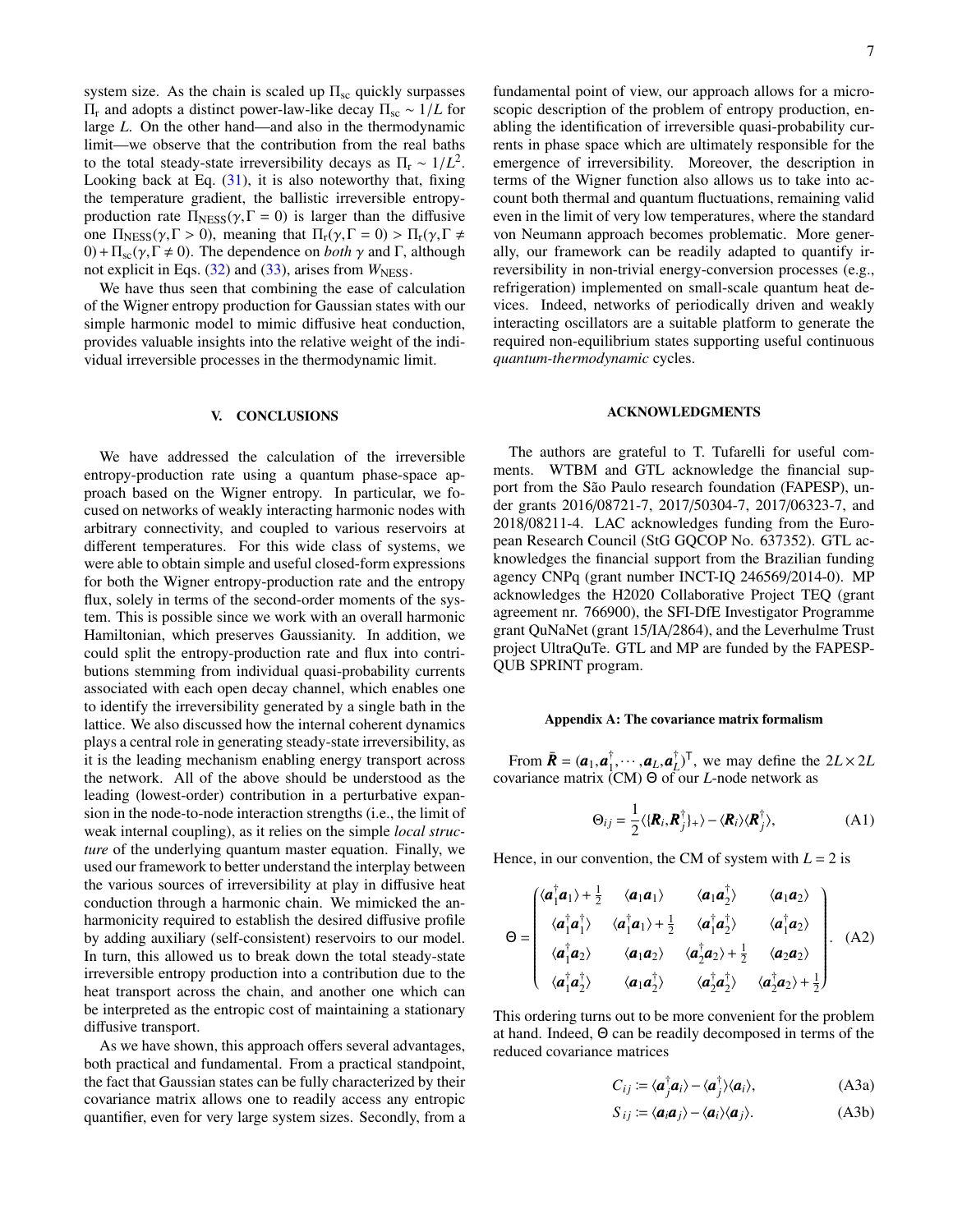One may then readily verify that

<span id="page-7-5"></span>
$$
\Theta = \frac{\mathbb{1}_{2L}}{2} + \mathbf{C} \otimes \sigma_+ \sigma_- + \mathbf{C}^\top \otimes \sigma_- \sigma_+ + \mathbf{S} \otimes \sigma_+ + \mathbf{S}^* \otimes \sigma_-, \text{ (A4)}
$$

where  $1\!\!1_{2L}$  is the 2*L*-dimensional identity matrix and  $\sigma_{\pm}$  are raising and lowering spin-1/2 matrices. In the NESS of the problem discussed in Sec. [IV,](#page-3-0) *S* is identically zero, so that one only needs the reduced matrix C.

If the state of the system is Gaussian, the Wigner function [\(5\)](#page-1-4) is completely determined by the CM and the vector of means  $\bar{\mu} = \langle \bar{R} \rangle$ , as

<span id="page-7-8"></span>
$$
W(\bar{\alpha}) = \frac{1}{\pi^L \sqrt{\det \Theta}} \exp \left\{-\frac{1}{2} (\bar{\alpha} - \bar{\mu})^{\dagger} \Theta^{-1} (\bar{\alpha} - \bar{\mu})\right\}.
$$
 (A5)

In passing, it is also convenient to note that the inverse CM  $\Theta^{-1}$  can be written as

$$
\Theta^{-1} = \frac{\mathbb{1}_{2L}}{2} + \mathbf{B} \otimes \sigma_+ \sigma_- + \mathbf{B}^\top \otimes \sigma_- \sigma_+ + \mathbf{P} \otimes \sigma_+ + \mathbf{P}^* \otimes \sigma_-,
$$
\n(A6)

where  $B = [C - S(C^{-1})^T S^*]^{-1}$  and  $P = -C^{-1} S B^T$ . In particular, if  $S = 0$ , as in Sec. [IV,](#page-3-0) one simply gets  $B = C^{-1}$ .

### <span id="page-7-9"></span>Appendix B: Lyapunov equation

Since the dynamics is Gaussian preserving, the state can be characterized at all times using only the CM Θ and the mean vector  $\bar{\mu}$ , when starting from a Gaussian initial condition. In particular, the dynamics of the CM can be cast as the Lyapunov equation

<span id="page-7-2"></span>
$$
\frac{d\Theta}{dt} = W\Theta + \Theta W^{\dagger} + F,
$$
 (B1)

where W and  $F$  are  $2L \times 2L$  matrices, which follow from the underlying master equation. In the case of Eq. [\(3\)](#page-1-1)

<span id="page-7-3"></span>
$$
\mathsf{W} = -i\mathsf{H} \otimes \sigma_+ \sigma_+ + i\mathsf{H}^* \otimes \sigma_- \sigma_+ - \frac{\Gamma}{2},\tag{B2}
$$

where  $\Gamma = \text{diag}(\gamma_1, \gamma_1, \dots, \gamma_L, \gamma_L)$  is a  $2L \times 2L$  diagonal matrix with the specified diagonal elements and H is the matrix with elements  $H_{k,\ell}$  which determine the structure of the network. In turn, the matrix F can be cast as  $F := f + \Gamma/2$ , where

<span id="page-7-4"></span>
$$
f = diag(\gamma_1 n_1, \gamma_1 n_1, \dots, \gamma_L n_L, \gamma_L n_L).
$$
 (B3)

Since the master equation [\(3\)](#page-1-1) does not spontaneously generate squeezing, it is possible to convert Eq.  $(B1)$  into two separate equations for the reduced CMs *C* and *S* [cf. Eqs. [\(A3\)](#page-6-2)]. To accomplish this, one simply needs to exploit the tensor structure of Eqs.  $(B2)$  and  $(B3)$  together with that of Eq.  $(A4)$ . This gives

$$
\frac{dC}{dt} = i[C, H] + \{C, \Gamma\}_+ + f,\tag{B4a}
$$

$$
\frac{dS}{dt} = -i(SH^* + HS) + \{S, \Gamma\}_+.
$$
 (B4b)

Interestingly, we see that, while the equation for C acquires a clean structure, the equation for S becomes dependent on whether or not the matrix H is real or complex. In this re-spect, we note that the choice of phase in Eq. [\(27\)](#page-4-4) is particularly convenient, as it entails  $H^* = -H$  and Eq. [\(B4b\)](#page-7-6) acquires the same structure as Eq.  $(B4a)$ . We also remark that, while Eq. [\(B4a\)](#page-7-7) has an inhomogeneous term f, this is not present in Eq.  $(B4b)$ . As a result, in the NESS we get  $S = 0$  whereas C is the solution to

<span id="page-7-10"></span>
$$
i[C, H] + \{C, \Gamma\}_+ + f = 0. \tag{B5}
$$

## <span id="page-7-0"></span>Appendix C: Entropy-production rate

The entropy production rate  $(17)$  can be written in terms of the entries of the CM. We begin by substituting explicitly the current  $(16)$  into Eq.  $(17)$ , which yields

$$
\Pi_k = \Phi_k - \gamma_k + \gamma_k (n_k + 1/2) \int d\bar{\alpha} \, W |\partial_k \ln W|^2. \tag{C1}
$$

Next, we substitute the explicit formula  $(A<sub>5</sub>)$  for the Gaussian Wigner function in the logarithm and carry out the remaining integrals to obtain

<span id="page-7-12"></span>
$$
\Pi_k = \Phi_k - \gamma_k + \gamma_k (n_k + 1/2) [\Theta^{-1}]_{2k, 2k}.
$$
 (C2)

Although this is not as simple as the expression for the entropy flux in Eq. [\(20\)](#page-2-7), this closed formula for  $\Pi_k$  is equally useful.

### <span id="page-7-1"></span>Appendix D: NESS from the model in Sec. [IV](#page-3-0)

In this Appendix, we obtain the steady-state solution of Eq. [\(28\)](#page-4-1) from Sec. [IV A.](#page-4-5) As discussed in Appendix [B,](#page-7-9) this translates into solving an equation with the structure  $(B5)$ . In our specific case, the matrix Γ takes the form

$$
\Gamma = \text{diag}\left(\gamma + \Gamma, \Gamma, \cdots, \Gamma, \gamma + \Gamma\right) := \Gamma_r + \Gamma \mathbb{1}_{2L},\tag{D1}
$$

where the subindex "r" refers to quantities of the physical reservoirs. Similarly, the elements of the matrix f in Eq.  $(B3)$ becomes

$$
f = \gamma \operatorname{diag}(n_1, 0, \dots, 0, n_L)
$$
  
+ 
$$
\Gamma \operatorname{diag}(\langle a_1^{\dagger} a_1 \rangle, \langle a_2^{\dagger} a_2 \rangle, \dots, \langle a_L^{\dagger} a_L \rangle)
$$
  
:= 
$$
f_r + \Gamma C_d,
$$
 (D2)

where  $C_d$  is a matrix containing only the diagonal elements of C, with all other entries being zero. We thus see that the self-consistent reservoirs introduce the elements of C directly into f. Eq.  $(B5)$  then becomes

<span id="page-7-11"></span>
$$
i[C, H] + \{C, \Gamma_r\}_+ + f_r + \Gamma(C_d - C) = 0.
$$
 (D3)

<span id="page-7-7"></span><span id="page-7-6"></span>Interestingly, this is precisely the same equation that appears when one uses local dephasing to enforce diffusive heat conduction (cf., e.g., Ref. [\[39–](#page-9-10)[41\]](#page-9-14)). We emphasize, however,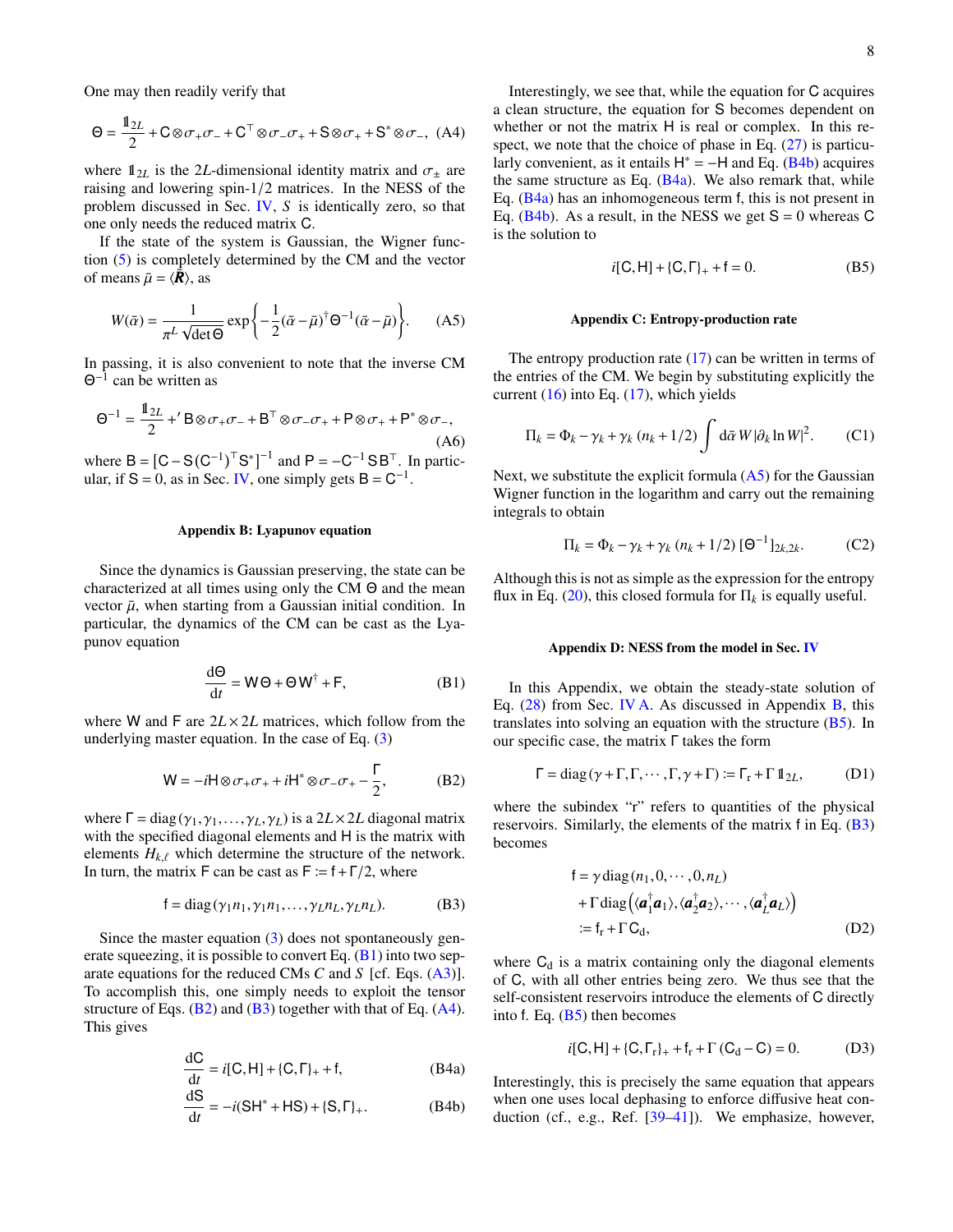that the NESS is *di*ff*erent* in both models since dephasing is not Gaussianity-preserving, i.e., they only coincide up to the second-order moments.

The solution of Eq.  $(D3)$  was discussed in [\[39–](#page-9-10)[41\]](#page-9-14) and yields a tridiagonal matrix of the form

$$
C = \begin{pmatrix} \langle a_1^{\dagger} a_1 \rangle & x & & & \\ & x & \langle a_2^{\dagger} a_2 \rangle & x & & \\ & & \ddots & \ddots & \ddots & \\ & & & x & \langle a_{L-1}^{\dagger} a_{L-1} \rangle & x \\ & & & x & \langle a_L^{\dagger} a_L \rangle \end{pmatrix}
$$
 (D4)

where  $x := \langle \boldsymbol{a}_k^{\dagger} \rangle$  $\binom{n}{k}a_{k+1}$  is given in Eq. [\(29b\)](#page-4-3) and the occupations are those of Eq.  $(29a)$ .

#### <span id="page-8-11"></span>Appendix E: Calculation of  $\Pi_r$  and  $\Pi_{sc}$  for the model in Sec. [IV](#page-3-0)

Finally, we discuss how the above tools can be used to facilitate the computation of the individual entropy production rates for the real and the self-consistent reservoirs; namely Eqs. [\(32\)](#page-5-2) and [\(33\)](#page-5-6). This is readily accomplished using Eq. [\(C2\)](#page-7-12). For the contribution to the real reservoir we get

$$
\Pi_{\mathbf{r}} = \sum_{k=1,L} \left[ \Phi_k + \gamma \left( n_k + 1/2 \right) \left[ \Theta^{-1} \right]_{2k,2k} \right] - 2\gamma, \qquad (E1)
$$

where the entropy flux  $\Phi_k$  is given by Eq. [\(20\)](#page-2-7). Similarly, the entropy production rate due to the self-consistent reservoirs evaluates to

$$
\Pi_{\rm sc} = \sum_{k=1}^{L} \left[ \Gamma \left( \langle \mathbf{a}_{k}^{\dagger} \mathbf{a}_{k} \rangle + 1/2 \right) [\Theta^{-1}]_{2k,2k} \right] - L\Gamma, \qquad \text{(E2)}
$$

were we have used the fact that the occupations of the selfconsistent reservoirs are  $\tilde{n}_k = \langle \boldsymbol{a}_k^{\dagger} \rangle$  $\bar{k}$ **a**<sub>*k*</sub> $\}$ , so that the corresponding entropy fluxes  $\tilde{\Phi}_k$  are identically zero.

- <span id="page-8-0"></span>[1] H. B. Callen, *Thermodynamics and an Introduction to Thermostatistics* (Wiley; 2 edition, 1985).
- <span id="page-8-1"></span>[2] T. Tomé and M. Oliveira, Stochastic Dynamics and Irreversibil*ity* (Springer International Publishing, 2015) p. 394.
- <span id="page-8-2"></span>[3] L. Onsager, "Reciprocal Relations in Irreversible Processes. I." Phys. Rev. 37[, 405 \(1931\).](http://dx.doi.org/ 10.1103/PhysRev.37.405)
- [4] S. Machlup and L. Onsager, "Fluctuations and Irreversible Process. II. Systems with Kinetic Energy," [Phys. Rev.](http://dx.doi.org/10.1103/PhysRev.91.1512) 91, 1512 [\(1953\).](http://dx.doi.org/10.1103/PhysRev.91.1512)
- <span id="page-8-3"></span>[5] L. Tisza and I. Manning, "Fluctuations and Irreversible Thermodynamics," Phys. Rev. 105[, 1695 \(1957\).](http://dx.doi.org/ 10.1103/PhysRev.105.1695)
- <span id="page-8-4"></span>[6] J. Schnakenberg, "Network theory of microscopic and macroscopic behavior of master equation systems," [Rev. Mod. Phys.](http://dx.doi.org/10.1103/RevModPhys.48.571) 48[, 571 \(1976\).](http://dx.doi.org/10.1103/RevModPhys.48.571)
- <span id="page-8-5"></span>[7] T. Tomé and M. J. de Oliveira, "Entropy Production in Nonequilibrium Systems at Stationary States," [Phys. Rev. Lett.](http://dx.doi.org/10.1103/PhysRevLett.108.020601) 108, [020601 \(2012\).](http://dx.doi.org/10.1103/PhysRevLett.108.020601)
- <span id="page-8-6"></span>[8] T. Tomé and M. J. de Oliveira, "Entropy production in irreversible systems described by a Fokker-Planck equation," [Phys.](http://dx.doi.org/10.1103/PhysRevE.82.021120) Rev. E 82[, 021120 \(2010\).](http://dx.doi.org/10.1103/PhysRevE.82.021120)
- <span id="page-8-15"></span>[9] R. E. Spinney and I. J. Ford, "Entropy production in full phase space for continuous stochastic dynamics," [Phys. Rev. E](http://dx.doi.org/10.1103/PhysRevE.85.051113) 85, [051113 \(2012\).](http://dx.doi.org/10.1103/PhysRevE.85.051113)
- [10] G. T. Landi, T. Tomé, and M. J. de Oliveira, "Entropy production in linear Langevin systems," [J. Phys. A Math. Theor.](http://dx.doi.org/10.1088/1751-8113/46/39/395001) 46, [395001 \(2013\).](http://dx.doi.org/10.1088/1751-8113/46/39/395001)
- [11] C. Van den Broeck and M. Esposito, "Three faces of the second law. II. Fokker-Planck formulation," [Phys. Rev. E](http://dx.doi.org/ 10.1103/PhysRevE.82.011144) 82, 011144 [\(2010\).](http://dx.doi.org/ 10.1103/PhysRevE.82.011144)
- <span id="page-8-7"></span>[12] U. Seifert, "Stochastic thermodynamics, fluctuation theorems and molecular machines," [Reports Prog. Phys.](http://dx.doi.org/10.1088/0034-4885/75/12/126001) 75, 126001 [\(2012\).](http://dx.doi.org/10.1088/0034-4885/75/12/126001)
- <span id="page-8-8"></span>[13] V. Gorini, "Completely positive dynamical semigroups of Nlevel systems," [Journal of Mathematical Physics \(1976\),](http://dx.doi.org/ 10.1063/1.522979)

10.1063/[1.522979.](http://dx.doi.org/ 10.1063/1.522979)

- <span id="page-8-12"></span>[14] G. Lindblad, "On the generators of quantum dynamical semigroups," Comm. Math. Phys. 48, 119 (1976).
- [15] H. Spohn, "Entropy production for quantum dynamical semigroups," J. Math. Phys. 19 (1978).
- [16] B. Leggio, A. Napoli, A. Messina, and H.-P. Breuer, "Entropy production and information fluctuations along quantum trajectories," Phys. Rev. A 88[, 042111 \(2013\).](http://dx.doi.org/ 10.1103/PhysRevA.88.042111)
- <span id="page-8-9"></span>[17] H.-P. Breuer and F. Petruccione, *The Theory of Open Quantum Systems* (Oxford University Press, 2007) p. 636.
- <span id="page-8-10"></span>[18] V. Scarani, M. Ziman, P. Štelmachovič, N. Gisin, and V. Bužek, "Thermalizing quantum machines: Dissipation and entanglement," Phys. Rev. Lett. 88[, 097905 \(2002\).](http://dx.doi.org/ 10.1103/PhysRevLett.88.097905)
- [19] G. Gennaro, G. Benenti, and G. M. Palma, "Entanglement dynamics and relaxation in a few-qubit system interacting with random collisions," [EPL \(Europhysics Letters\)](http://dx.doi.org/10.1209/0295-5075/82/20006) 82, 20006 [\(2008\).](http://dx.doi.org/10.1209/0295-5075/82/20006)
- [20] D. Burgarth and V. Giovannetti, "Mediated homogenization," Phys. Rev. A 76[, 062307 \(2007\).](http://dx.doi.org/10.1103/PhysRevA.76.062307)
- [21] A. Bodor, L. Diósi, Z. Kallus, and T. Konrad, "Structural features of non-markovian open quantum systems using quantum chains," Phys. Rev. A 87[, 052113 \(2013\).](http://dx.doi.org/ 10.1103/PhysRevA.87.052113)
- [22] M. Ziman, P. Štelmachovič, and V. Bužek, "Description of quantum dynamics of open systems based on collision-like models," Open Syst. Inf. Dyn. 12, 81 (2005).
- [23] R. Uzdin and R. Kosloff, "The multilevel four-stroke swap engine and its environment," New Journal of Physics 16, 095003 (2014).
- <span id="page-8-13"></span>[24] F. Barra, "The thermodynamic cost of driving quantum systems by their boundaries," Sci. Rep. 5[, 14873 \(2015\).](http://dx.doi.org/10.1038/srep14873 http://10.0.4.14/srep14873)
- <span id="page-8-14"></span>[25] F. Barra and C. Lledó, "The smallest absorption refrigerator: the thermodynamics of a system with quantum local detailed balance," arXiv preprint arXiv:1710.00245 (2017).